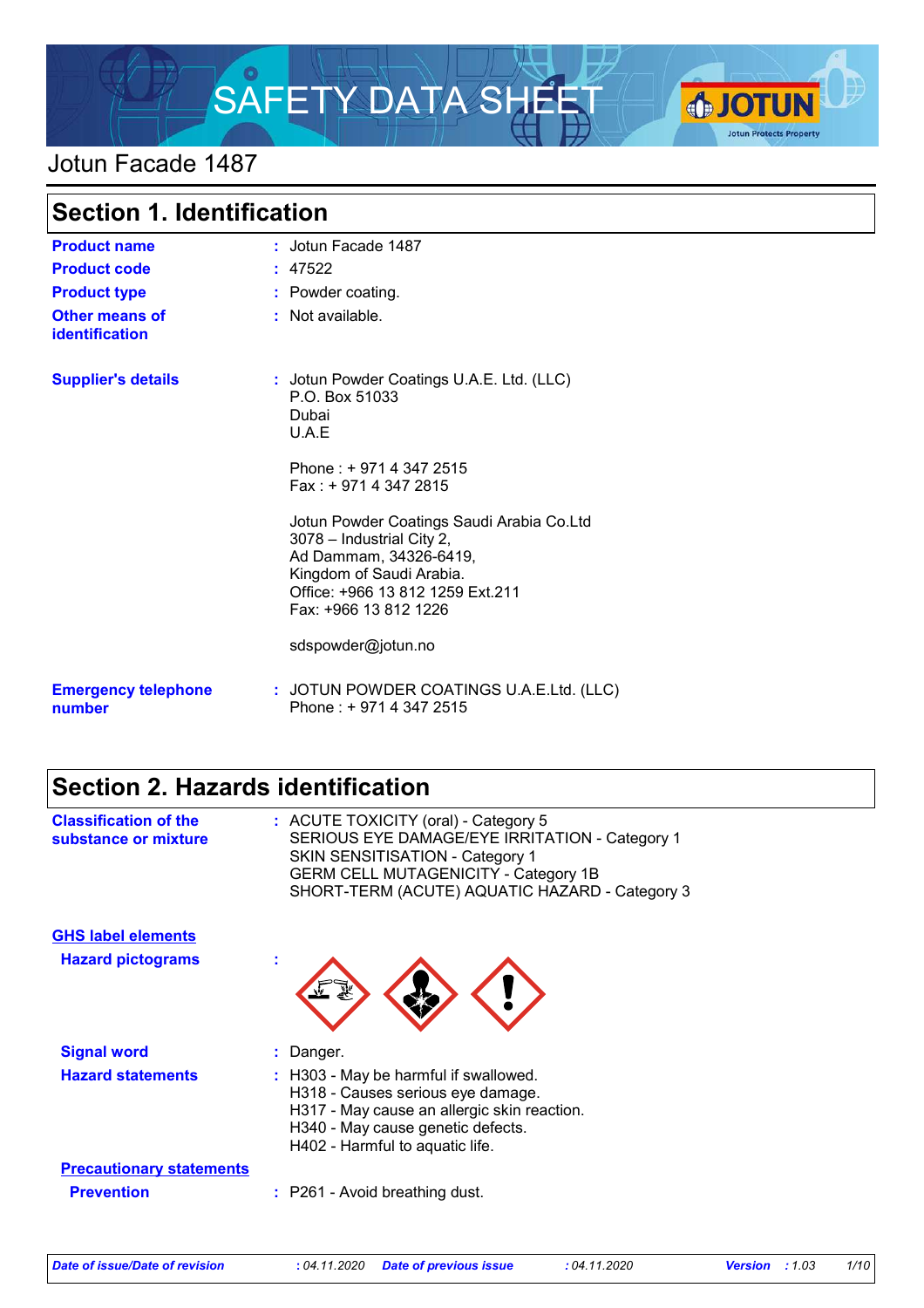### **Section 2. Hazards identification**

| <b>Response</b> | : P308 + P313 - IF exposed or concerned: Get medical attention.                                                                                                                                                   |
|-----------------|-------------------------------------------------------------------------------------------------------------------------------------------------------------------------------------------------------------------|
|                 | P301 + P312 - IF SWALLOWED: Call a POISON CENTER or physician if you feel<br>unwell.                                                                                                                              |
|                 | P302 + P352 - IF ON SKIN: Wash with plenty of soap and water.                                                                                                                                                     |
|                 | P333 + P313 - If skin irritation or rash occurs: Get medical attention.                                                                                                                                           |
|                 | P305 + P351 + P338 + P310 - IF IN EYES: Rinse cautiously with water for several<br>minutes. Remove contact lenses, if present and easy to do. Continue rinsing.<br>Immediately call a POISON CENTER or physician. |
| <b>Storage</b>  | : P405 - Store locked up.                                                                                                                                                                                         |
| <b>Disposal</b> | : P501 - Dispose of contents and container in accordance with all local, regional,<br>national and international regulations.                                                                                     |
|                 |                                                                                                                                                                                                                   |

**Other hazards which do not :** None known. **result in classification**

### **Section 3. Composition/information on ingredients**

| Substance/mixture     | : Mixture        |
|-----------------------|------------------|
| <b>Other means of</b> | : Not available. |
| <b>identification</b> |                  |

| <b>CAS number/other identifiers</b> |
|-------------------------------------|
|-------------------------------------|

| <b>CAS number</b>   | : Not applicable. |
|---------------------|-------------------|
| <b>EC</b> number    | : Mixture.        |
| <b>Product code</b> | : 47522           |
|                     |                   |

| <b>Ingredient name</b>                                                                    |    | <b>CAS number</b> |
|-------------------------------------------------------------------------------------------|----|-------------------|
| $(1,3,5\text{-tris}(oxiranylmethyl)-1,3,5\text{-triazine-2},4,6(1h,3h,5h)\text{-trione})$ | <5 | 2451-62-9         |
| 2,4,8,10-tetraoxa-3,9-diphosphaspiro[5.5]undecane, 3,9-bis[2,4-bis]                       | ≤1 | 26741-53-7        |
| $(1, 1$ -dimethylethyl)phenoxy]-                                                          |    |                   |

**There are no additional ingredients present which, within the current knowledge of the supplier and in the concentrations applicable, are classified as hazardous to health or the environment and hence require reporting in this section.**

**Occupational exposure limits, if available, are listed in Section 8.**

### **Section 4. First aid measures**

#### **Description of necessary first aid measures**

| <b>Eye contact</b>  | : Get medical attention immediately. Call a poison center or physician. Immediately<br>flush eyes with plenty of water, occasionally lifting the upper and lower eyelids.<br>Check for and remove any contact lenses. Continue to rinse for at least 10 minutes.<br>Chemical burns must be treated promptly by a physician.                                                                                                                                                                                                                                                                                                                                                                                                                                                                                                                                                                                     |
|---------------------|-----------------------------------------------------------------------------------------------------------------------------------------------------------------------------------------------------------------------------------------------------------------------------------------------------------------------------------------------------------------------------------------------------------------------------------------------------------------------------------------------------------------------------------------------------------------------------------------------------------------------------------------------------------------------------------------------------------------------------------------------------------------------------------------------------------------------------------------------------------------------------------------------------------------|
| <b>Inhalation</b>   | : Get medical attention immediately. Call a poison center or physician. Remove<br>victim to fresh air and keep at rest in a position comfortable for breathing. If it is<br>suspected that fumes are still present, the rescuer should wear an appropriate mask<br>or self-contained breathing apparatus. If not breathing, if breathing is irregular or if<br>respiratory arrest occurs, provide artificial respiration or oxygen by trained personnel.<br>It may be dangerous to the person providing aid to give mouth-to-mouth<br>resuscitation. If unconscious, place in recovery position and get medical attention<br>immediately. Maintain an open airway. Loosen tight clothing such as a collar, tie,<br>belt or waistband. In case of inhalation of decomposition products in a fire,<br>symptoms may be delayed. The exposed person may need to be kept under<br>medical surveillance for 48 hours. |
| <b>Skin contact</b> | : Get medical attention immediately. Call a poison center or physician. Wash with<br>plenty of soap and water. Remove contaminated clothing and shoes. Wash<br>contaminated clothing thoroughly with water before removing it, or wear gloves.<br>Continue to rinse for at least 10 minutes. Chemical burns must be treated promptly<br>by a physician. In the event of any complaints or symptoms, avoid further exposure.<br>Wash clothing before reuse. Clean shoes thoroughly before reuse.                                                                                                                                                                                                                                                                                                                                                                                                                 |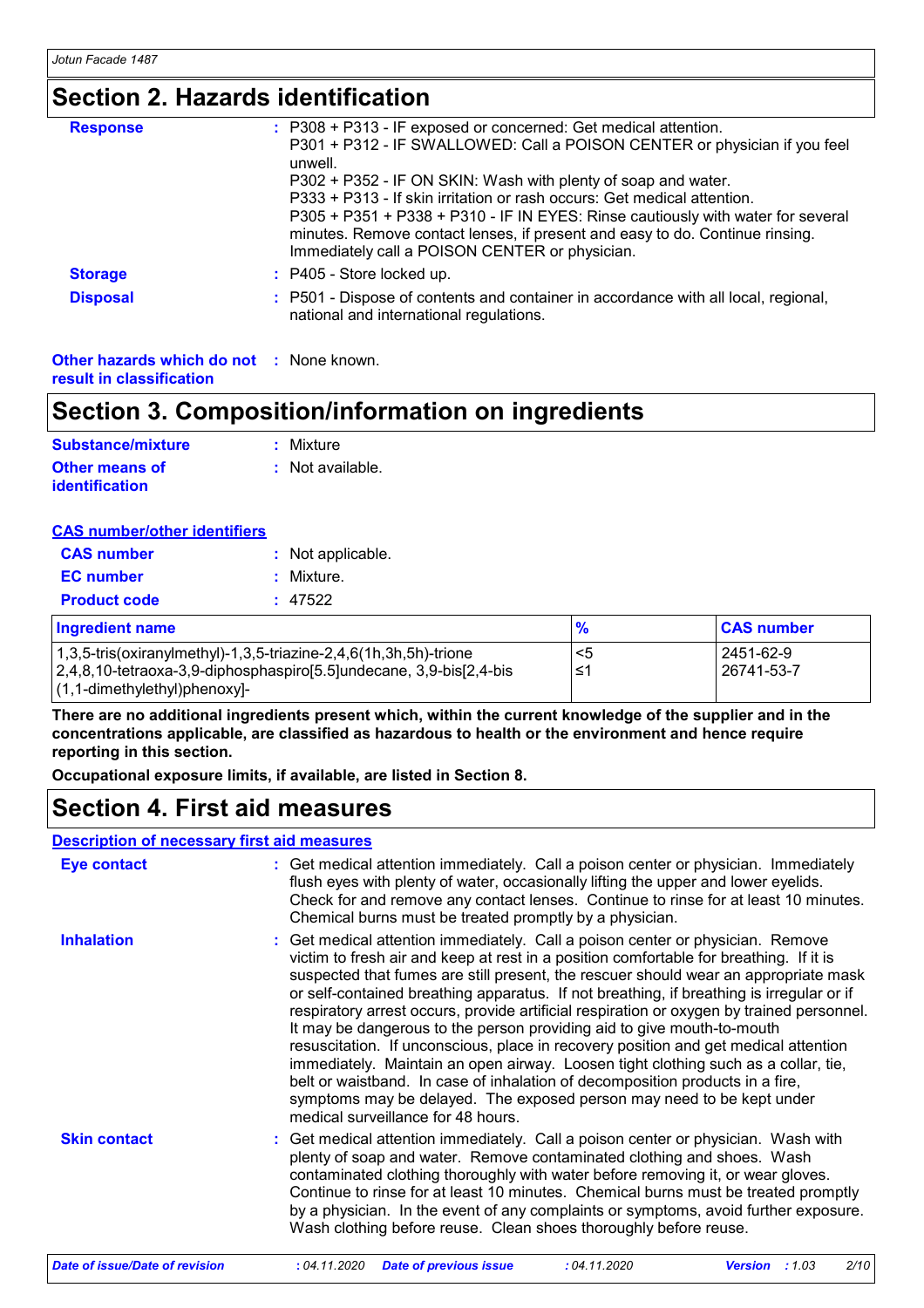# **Section 4. First aid measures**

| : Get medical attention immediately. Call a poison center or physician. Wash out<br>mouth with water. Remove dentures if any. Remove victim to fresh air and keep at<br>rest in a position comfortable for breathing. If material has been swallowed and the<br>exposed person is conscious, give small quantities of water to drink. Stop if the<br>exposed person feels sick as vomiting may be dangerous. Do not induce vomiting<br>unless directed to do so by medical personnel. If vomiting occurs, the head should<br>be kept low so that vomit does not enter the lungs. Chemical burns must be treated<br>promptly by a physician. Never give anything by mouth to an unconscious person.<br>If unconscious, place in recovery position and get medical attention immediately.<br>Maintain an open airway. Loosen tight clothing such as a collar, tie, belt or<br>waistband. |           |  |
|----------------------------------------------------------------------------------------------------------------------------------------------------------------------------------------------------------------------------------------------------------------------------------------------------------------------------------------------------------------------------------------------------------------------------------------------------------------------------------------------------------------------------------------------------------------------------------------------------------------------------------------------------------------------------------------------------------------------------------------------------------------------------------------------------------------------------------------------------------------------------------------|-----------|--|
|                                                                                                                                                                                                                                                                                                                                                                                                                                                                                                                                                                                                                                                                                                                                                                                                                                                                                        | Ingestion |  |

#### **Most important symptoms/effects, acute and delayed**

| <b>Potential acute health effects</b> |                                                                                                                                                                                                                                                                                                                                                                                                                 |
|---------------------------------------|-----------------------------------------------------------------------------------------------------------------------------------------------------------------------------------------------------------------------------------------------------------------------------------------------------------------------------------------------------------------------------------------------------------------|
| <b>Eye contact</b>                    | : Causes serious eye damage.                                                                                                                                                                                                                                                                                                                                                                                    |
| <b>Inhalation</b>                     | : No known significant effects or critical hazards.                                                                                                                                                                                                                                                                                                                                                             |
| <b>Skin contact</b>                   | : May cause an allergic skin reaction.                                                                                                                                                                                                                                                                                                                                                                          |
| <b>Ingestion</b>                      | : May be harmful if swallowed.                                                                                                                                                                                                                                                                                                                                                                                  |
| <b>Over-exposure signs/symptoms</b>   |                                                                                                                                                                                                                                                                                                                                                                                                                 |
| <b>Eye contact</b>                    | : Adverse symptoms may include the following:<br>pain<br>watering<br>redness                                                                                                                                                                                                                                                                                                                                    |
| <b>Inhalation</b>                     | : No specific data.                                                                                                                                                                                                                                                                                                                                                                                             |
| <b>Skin contact</b>                   | : Adverse symptoms may include the following:<br>pain or irritation<br>redness<br>blistering may occur                                                                                                                                                                                                                                                                                                          |
| <b>Ingestion</b>                      | : Adverse symptoms may include the following:<br>stomach pains                                                                                                                                                                                                                                                                                                                                                  |
|                                       | Indication of immediate medical attention and special treatment needed, if necessary                                                                                                                                                                                                                                                                                                                            |
| <b>Notes to physician</b>             | : In case of inhalation of decomposition products in a fire, symptoms may be delayed.<br>The exposed person may need to be kept under medical surveillance for 48 hours.                                                                                                                                                                                                                                        |
| <b>Specific treatments</b>            | : No specific treatment.                                                                                                                                                                                                                                                                                                                                                                                        |
| <b>Protection of first-aiders</b>     | : No action shall be taken involving any personal risk or without suitable training. If it<br>is suspected that fumes are still present, the rescuer should wear an appropriate<br>mask or self-contained breathing apparatus. It may be dangerous to the person<br>providing aid to give mouth-to-mouth resuscitation. Wash contaminated clothing<br>thoroughly with water before removing it, or wear gloves. |

**See toxicological information (Section 11)**

# **Section 5. Firefighting measures**

| <b>Extinguishing media</b>                           |                                                                 |
|------------------------------------------------------|-----------------------------------------------------------------|
| <b>Suitable extinguishing</b><br>media               | : Use an extinguishing agent suitable for the surrounding fire. |
| <b>Unsuitable extinguishing</b><br>media             | None known.                                                     |
| <b>Specific hazards arising</b><br>from the chemical | : Fine dust clouds may form explosive mixtures with air.        |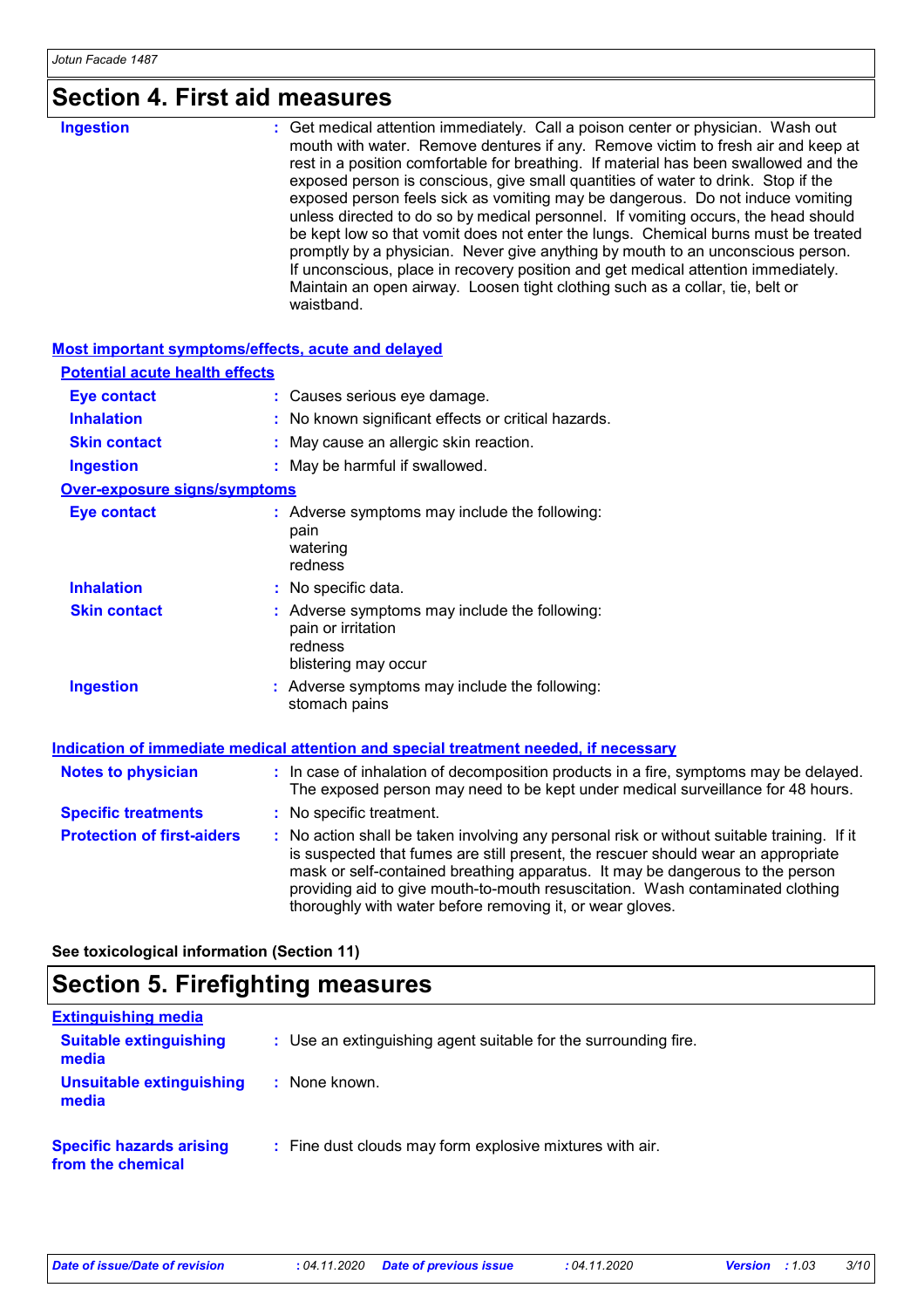## **Section 5. Firefighting measures**

| <b>Hazardous thermal</b><br>decomposition products       | : Decomposition products may include the following materials:<br>carbon dioxide<br>carbon monoxide<br>nitrogen oxides<br>sulfur oxides<br>metal oxide/oxides                                        |
|----------------------------------------------------------|-----------------------------------------------------------------------------------------------------------------------------------------------------------------------------------------------------|
| <b>Special protective actions</b><br>for fire-fighters   | : Promptly isolate the scene by removing all persons from the vicinity of the incident if<br>there is a fire. No action shall be taken involving any personal risk or without<br>suitable training. |
| <b>Special protective</b><br>equipment for fire-fighters | : Fire-fighters should wear appropriate protective equipment and self-contained<br>breathing apparatus (SCBA) with a full face-piece operated in positive pressure<br>mode.                         |

### **Section 6. Accidental release measures**

#### **Personal precautions, protective equipment and emergency procedures**

| For non-emergency<br>personnel                       | : No action shall be taken involving any personal risk or without suitable training.<br>Evacuate surrounding areas. Keep unnecessary and unprotected personnel from<br>entering. Do not touch or walk through spilt material. Provide adequate ventilation.<br>Wear appropriate respirator when ventilation is inadequate. Put on appropriate<br>personal protective equipment.                                                                        |
|------------------------------------------------------|--------------------------------------------------------------------------------------------------------------------------------------------------------------------------------------------------------------------------------------------------------------------------------------------------------------------------------------------------------------------------------------------------------------------------------------------------------|
|                                                      | For emergency responders : If specialised clothing is required to deal with the spillage, take note of any<br>information in Section 8 on suitable and unsuitable materials. See also the<br>information in "For non-emergency personnel".                                                                                                                                                                                                             |
| <b>Environmental precautions</b>                     | : Avoid dispersal of spilt material and runoff and contact with soil, waterways, drains<br>and sewers. Inform the relevant authorities if the product has caused environmental<br>pollution (sewers, waterways, soil or air). Water polluting material. May be harmful<br>to the environment if released in large quantities.                                                                                                                          |
| Methods and material for containment and cleaning up |                                                                                                                                                                                                                                                                                                                                                                                                                                                        |
| <b>Small spill</b>                                   | : Move containers from spill area. Avoid dust generation. Do not dry sweep.<br>Vacuum dust with equipment fitted with a HEPA filter and place in a closed, labeled<br>waste container. Place spilled material in a designated, labeled waste container.<br>Dispose of via a licensed waste disposal contractor.                                                                                                                                        |
| <b>Large spill</b>                                   | : Move containers from spill area. Approach the release from upwind. Prevent entry<br>into sewers, water courses, basements or confined areas. Avoid dust generation.<br>Do not dry sweep. Vacuum dust with equipment fitted with a HEPA filter and place<br>in a closed, labeled waste container. Dispose of via a licensed waste disposal<br>contractor. Note: see Section 1 for emergency contact information and Section 13<br>for waste disposal. |

# **Section 7. Handling and storage**

| <b>Precautions for safe handling</b> |                                                                                                                                                                                                                                                                                                                                                                                                                                                                                                                                                                                                                                                                                                                                                                                                                    |
|--------------------------------------|--------------------------------------------------------------------------------------------------------------------------------------------------------------------------------------------------------------------------------------------------------------------------------------------------------------------------------------------------------------------------------------------------------------------------------------------------------------------------------------------------------------------------------------------------------------------------------------------------------------------------------------------------------------------------------------------------------------------------------------------------------------------------------------------------------------------|
| <b>Protective measures</b>           | : Put on appropriate personal protective equipment (see Section 8). Persons with a<br>history of skin sensitization problems should not be employed in any process in<br>which this product is used. Avoid exposure - obtain special instructions before use.<br>Do not handle until all safety precautions have been read and understood. Do not<br>get in eyes or on skin or clothing. Do not ingest. Avoid release to the environment.<br>If during normal use the material presents a respiratory hazard, use only with<br>adequate ventilation or wear appropriate respirator. Keep in the original container or<br>an approved alternative made from a compatible material, kept tightly closed when<br>not in use. Empty containers retain product residue and can be hazardous. Do not<br>reuse container. |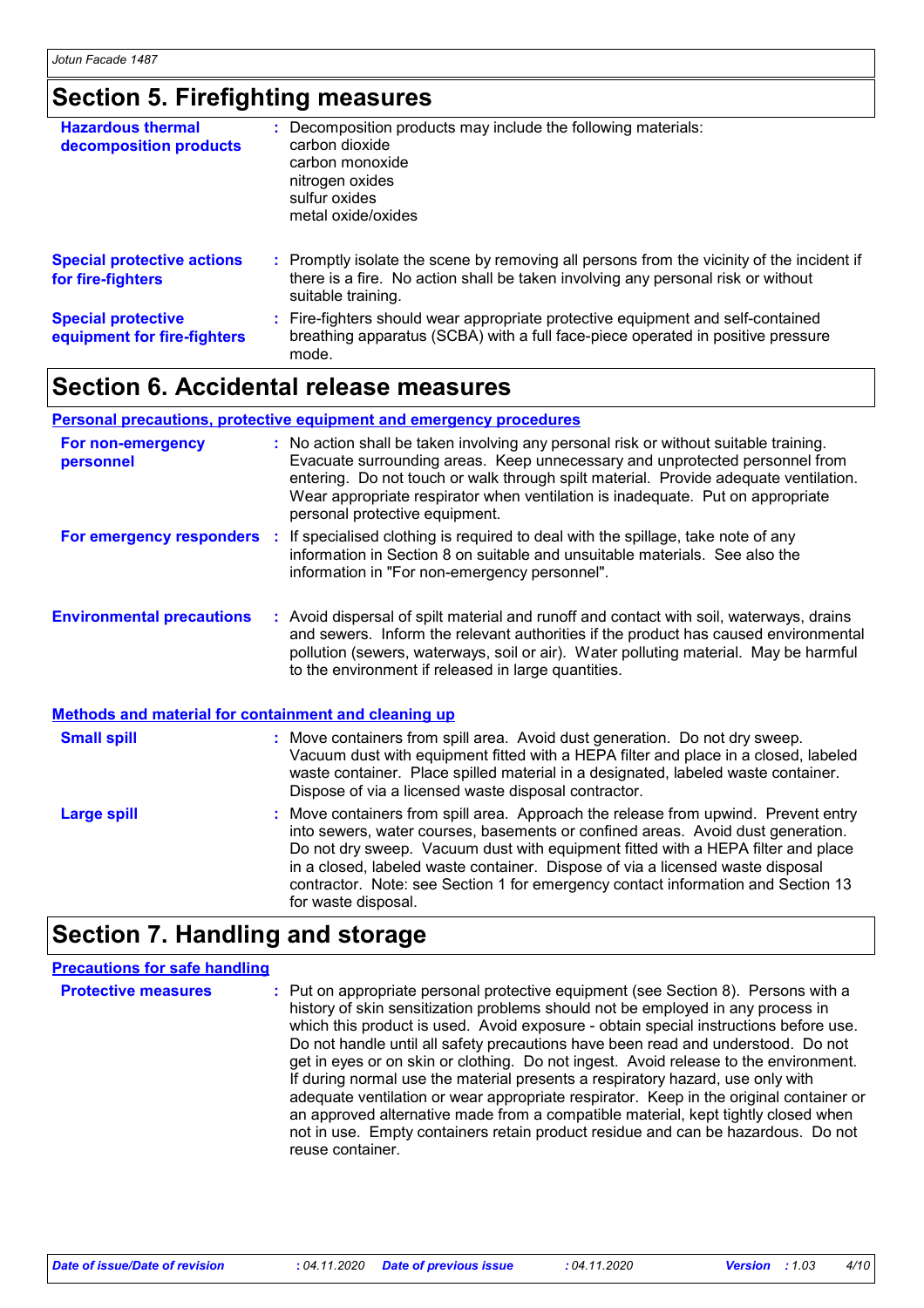# **Section 7. Handling and storage**

| <b>Advice on general</b><br>occupational hygiene                                 | : Eating, drinking and smoking should be prohibited in areas where this material is<br>handled, stored and processed. Workers should wash hands and face before<br>eating, drinking and smoking. Remove contaminated clothing and protective<br>equipment before entering eating areas. See also Section 8 for additional<br>information on hygiene measures.                                                                                                                                                                                                                                              |
|----------------------------------------------------------------------------------|------------------------------------------------------------------------------------------------------------------------------------------------------------------------------------------------------------------------------------------------------------------------------------------------------------------------------------------------------------------------------------------------------------------------------------------------------------------------------------------------------------------------------------------------------------------------------------------------------------|
| <b>Conditions for safe storage,</b><br>including any<br><b>incompatibilities</b> | Store in accordance with local regulations. Store in original container protected<br>- 11<br>from direct sunlight in a dry, cool and well-ventilated area, away from incompatible<br>materials (see Section 10) and food and drink. Store locked up. Keep container<br>tightly closed and sealed until ready for use. Containers that have been opened<br>must be carefully resealed and kept upright to prevent leakage. Do not store in<br>unlabelled containers. Use appropriate containment to avoid environmental<br>contamination. See Section 10 for incompatible materials before handling or use. |

### **Section 8. Exposure controls/personal protection**

#### **Control parameters**

#### **Occupational exposure limits**

| <b>Ingredient name</b>                                                      | <b>Exposure limits</b>                                                       |
|-----------------------------------------------------------------------------|------------------------------------------------------------------------------|
| $(1,3,5\text{-}$ tris(oxiranylmethyl)-1,3,5-triazine-2,4,6(1h,3h,5h)-trione | ACGIH TLV (United States, 3/2018).<br>TWA: $0.05$ mg/m <sup>3</sup> 8 hours. |

Dust Limit : 10 mg/m<sup>3</sup> (TWA of total inhalable dust) and 4 mg/m<sup>3</sup> (TWA of respirable)

| <b>Appropriate engineering</b><br>controls | : If user operations generate dust, fumes, gas, vapour or mist, use process<br>enclosures, local exhaust ventilation or other engineering controls to keep worker                                                                                                                                                                                                                                                                                                                                                                                                                                                                                                                                                                                                                                                                 |
|--------------------------------------------|-----------------------------------------------------------------------------------------------------------------------------------------------------------------------------------------------------------------------------------------------------------------------------------------------------------------------------------------------------------------------------------------------------------------------------------------------------------------------------------------------------------------------------------------------------------------------------------------------------------------------------------------------------------------------------------------------------------------------------------------------------------------------------------------------------------------------------------|
| <b>Environmental exposure</b><br>controls  | exposure to airborne contaminants below any recommended or statutory limits.<br>Emissions from ventilation or work process equipment should be checked to ensure<br>they comply with the requirements of environmental protection legislation. In some<br>cases, fume scrubbers, filters or engineering modifications to the process<br>equipment will be necessary to reduce emissions to acceptable levels.                                                                                                                                                                                                                                                                                                                                                                                                                     |
| <b>Individual protection measures</b>      |                                                                                                                                                                                                                                                                                                                                                                                                                                                                                                                                                                                                                                                                                                                                                                                                                                   |
| <b>Hygiene measures</b>                    | : Wash hands, forearms and face thoroughly after handling chemical products, before<br>eating, smoking and using the lavatory and at the end of the working period.<br>Appropriate techniques should be used to remove potentially contaminated clothing.<br>Contaminated work clothing should not be allowed out of the workplace. Wash<br>contaminated clothing before reusing. Ensure that eyewash stations and safety<br>showers are close to the workstation location.                                                                                                                                                                                                                                                                                                                                                       |
| <b>Eye/face protection</b>                 | Safety eyewear complying to EN 166 should be used when a risk assessment<br>indicates this is necessary to avoid exposure to liquid splashes, mists, gases or<br>dusts. If contact is possible, the following protection should be worn, unless the<br>assessment indicates a higher degree of protection: chemical splash goggles and/<br>or face shield. If inhalation hazards exist, a full-face respirator may be required<br>instead.                                                                                                                                                                                                                                                                                                                                                                                        |
| <b>Skin protection</b>                     |                                                                                                                                                                                                                                                                                                                                                                                                                                                                                                                                                                                                                                                                                                                                                                                                                                   |
| <b>Hand protection</b>                     | There is no one glove material or combination of materials that will give unlimited<br>resistance to any individual or combination of chemicals.<br>The breakthrough time must be greater than the end use time of the product.<br>The instructions and information provided by the glove manufacturer on use,<br>storage, maintenance and replacement must be followed.<br>Gloves should be replaced regularly and if there is any sign of damage to the glove<br>material.<br>Always ensure that gloves are free from defects and that they are stored and used<br>correctly.<br>The performance or effectiveness of the glove may be reduced by physical/chemical<br>damage and poor maintenance.<br>Barrier creams may help to protect the exposed areas of the skin but should not be<br>applied once exposure has occurred. |
| Date of issue/Date of revision             | : 04.11.2020<br>: 04.11.2020<br>5/10<br><b>Date of previous issue</b><br><b>Version</b> : $1.03$                                                                                                                                                                                                                                                                                                                                                                                                                                                                                                                                                                                                                                                                                                                                  |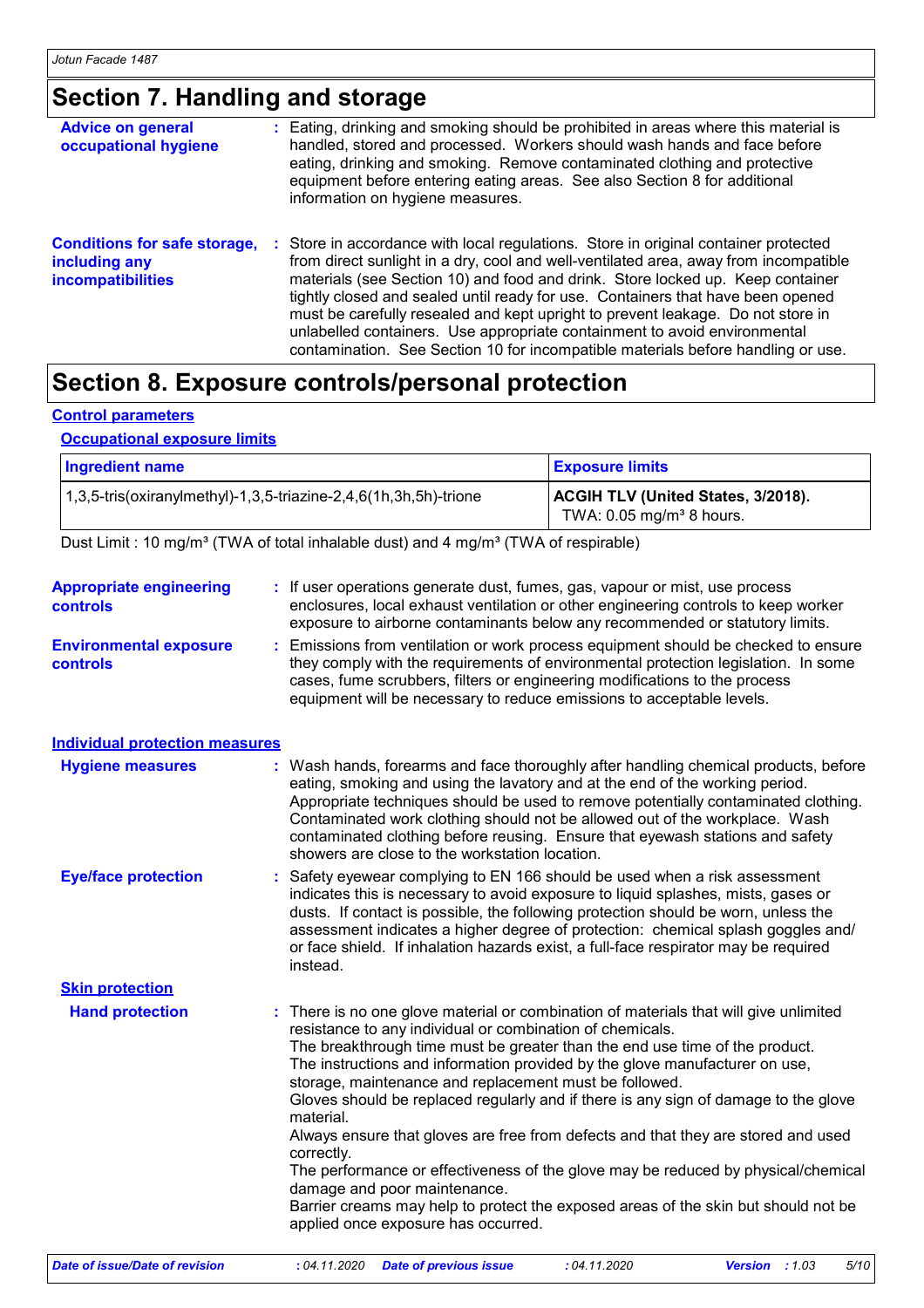## **Section 8. Exposure controls/personal protection**

|                               | Wear suitable gloves tested to EN374.<br>Recommended, gloves(breakthrough time) > 8 hours: PVC, nitrile rubber, neoprene<br>May be used, gloves(breakthrough time) 4 - 8 hours: polyvinyl alcohol (PVA)                                          |
|-------------------------------|--------------------------------------------------------------------------------------------------------------------------------------------------------------------------------------------------------------------------------------------------|
| <b>Body protection</b>        | : Personal protective equipment for the body should be selected based on the task<br>being performed and the risks involved and should be approved by a specialist<br>before handling this product.                                              |
| <b>Other skin protection</b>  | : Appropriate footwear and any additional skin protection measures should be<br>selected based on the task being performed and the risks involved and should be<br>approved by a specialist before handling this product.                        |
| <b>Respiratory protection</b> | : If workers are exposed to concentrations above the exposure limit, they must use a<br>respirator according to EN 140. If dust is generated and ventilation is inadequate,<br>use respirator that will protect against dust/mist. (FFP2 / N95). |

## **Section 9. Physical and chemical properties**

| <b>Appearance</b>                                 |    |                                                                |
|---------------------------------------------------|----|----------------------------------------------------------------|
| <b>Physical state</b>                             |    | : Solid. Powder.                                               |
| <b>Colour</b>                                     | ÷. | Various                                                        |
| <b>Odour</b>                                      |    | Odourless.                                                     |
| <b>Odour threshold</b>                            |    | : Not applicable.                                              |
| рH                                                |    | Not applicable.                                                |
| <b>Melting point (dust)</b>                       |    | $: 85 - 115 °C$                                                |
| <b>Boiling point</b>                              |    | Not applicable.                                                |
| <b>Flash point</b>                                |    | Not applicable.                                                |
| <b>Evaporation rate</b>                           |    | Not applicable.                                                |
| <b>Flammability (solid, gas)</b>                  |    | : Fine dust clouds may form explosive mixtures with air.       |
| <b>Lower explosion limit (dust)</b>               |    | : $30$ g/m <sup>3</sup> (EN 14034-3)                           |
| <b>Minimum ignition energy</b><br>(mJ)            |    | $: 10 - 30$ (EN 13821)                                         |
| <b>Vapour pressure</b>                            |    | : Not applicable.                                              |
| <b>Vapour density</b>                             |    | Not applicable.                                                |
| <b>Density</b>                                    |    | 1.2 to 1.9 $g/cm^{3}$                                          |
| <b>Solubility</b>                                 |    | Insoluble in the following materials: cold water and hot water |
| <b>Partition coefficient: n-</b><br>octanol/water |    | : Not applicable.                                              |
| <b>Auto-ignition temperature</b>                  |    | $: 9400^{\circ}$ C                                             |
| <b>Decomposition temperature</b>                  |    | : $230^{\circ}$ C (446 $^{\circ}$ F)                           |
| <b>Viscosity</b>                                  |    | : Not applicable.                                              |

# **Section 10. Stability and reactivity**

| <b>Reactivity</b>                            | : Fine dust clouds may form explosive mixtures with air.                                                                                                   |  |  |  |  |
|----------------------------------------------|------------------------------------------------------------------------------------------------------------------------------------------------------------|--|--|--|--|
| <b>Chemical stability</b>                    | : The product is stable.                                                                                                                                   |  |  |  |  |
| <b>Possibility of hazardous</b><br>reactions | : Under normal conditions of storage and use, hazardous reactions will not occur.                                                                          |  |  |  |  |
| <b>Conditions to avoid</b>                   | : Avoid the creation of dust when handling and avoid all possible sources of ignition<br>(spark or flame).                                                 |  |  |  |  |
|                                              | Take precautionary measures against electrostatic discharges.                                                                                              |  |  |  |  |
|                                              | To avoid fire or explosion, dissipate static electricity during transfer by earthing and<br>bonding containers and equipment before transferring material. |  |  |  |  |
|                                              | Prevent dust accumulation.                                                                                                                                 |  |  |  |  |
| <b>Incompatible materials</b>                | : No specific data.                                                                                                                                        |  |  |  |  |
| <b>Hazardous decomposition</b><br>products   | : Under normal conditions of storage and use, hazardous decomposition products<br>should not be produced.                                                  |  |  |  |  |
| Date of issue/Date of revision               | <b>Date of previous issue</b><br>6/10<br>:04.11.2020<br>: 04.11.2020<br><b>Version</b><br>:1.03                                                            |  |  |  |  |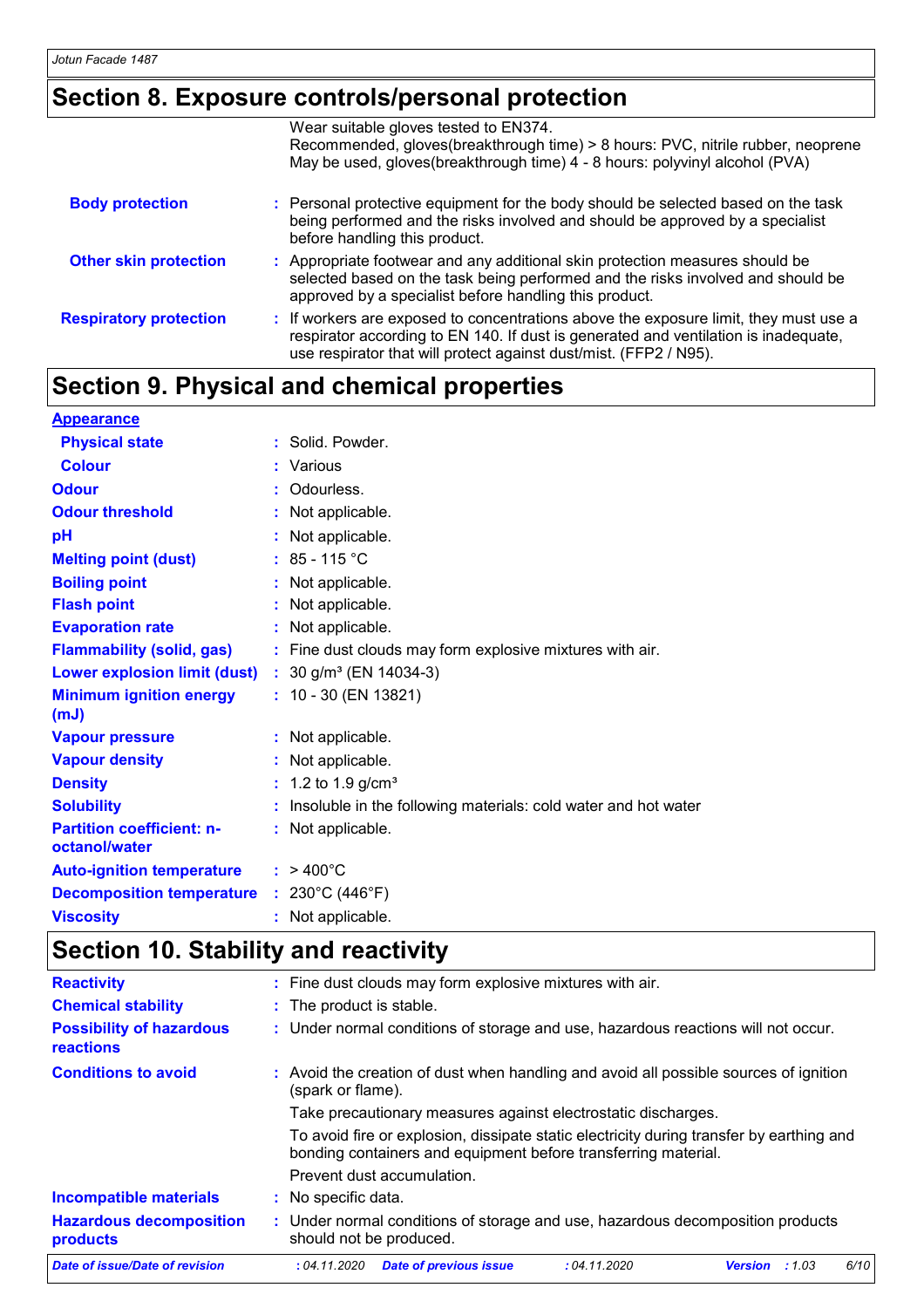# **Section 10. Stability and reactivity**

| $(1,3,5\text{-tris}(\text{oxirany}(\text{method})))$<br>$\left[-1, 3, 5\right]$ -triazine-2,4,6(1h,3h,<br>$ 5h)$ -trione | LD50 Oral | Rat | 138 mg/kg | - |
|--------------------------------------------------------------------------------------------------------------------------|-----------|-----|-----------|---|

#### **Irritation/Corrosion**

| <b>Product/ingredient name</b>                                                                                  | <b>Result</b>          | <b>Species</b>                       | <b>Score</b> | <b>Exposure</b>   | <b>Observation</b> |
|-----------------------------------------------------------------------------------------------------------------|------------------------|--------------------------------------|--------------|-------------------|--------------------|
| $(1,3,5\text{-tris}(oxiranylmethyl))$<br>$\left[-1, 3, 5\right]$ -triazine-2,4,6(1h,3h,<br>5h)-trione           | Eyes - Severe irritant | Rabbit                               |              | 100<br>milligrams |                    |
|                                                                                                                 | Eyes - Irritant        | l Mammal -<br>species<br>unspecified |              |                   |                    |
| 2,4,8,10-tetraoxa-<br>3,9-diphosphaspiro[5.5]<br>undecane, 3,9-bis[2,4-bis]<br>$(1, 1$ -dimethylethyl)phenoxy]- | Skin - Severe irritant | Rabbit                               |              | 10.5 Grams        |                    |

#### **Sensitisation**

| <b>Product/ingredient name</b>                                           | <b>Route of</b><br><b>exposure</b> | <b>Species</b>                  | <b>Result</b> |
|--------------------------------------------------------------------------|------------------------------------|---------------------------------|---------------|
| 1,3,5-tris(oxiranylmethyl)<br>-1,3,5-triazine-2,4,6(1h,3h,<br>5h)-trione | skin                               | Mammal - species<br>unspecified | Sensitising   |

#### **Mutagenicity**

Not available.

#### **Carcinogenicity**

Not available.

#### **Reproductive toxicity**

Not available.

#### **Teratogenicity**

Not available.

#### **Specific target organ toxicity (single exposure)**

Not available.

#### **Specific target organ toxicity (repeated exposure)**

| <b>Name</b>                                                             | <b>Category</b> | <b>Boute of</b><br><b>Exposure</b> | <b>Target organs</b> |
|-------------------------------------------------------------------------|-----------------|------------------------------------|----------------------|
| $1,3,5$ -tris(oxiranylmethyl)-1,3,5-triazine-2,4,6(1h,3h,5h)-<br>trione | Category 2      | Not determined                     | l Not determined     |

#### **Aspiration hazard**

Not available.

#### **Information on likely routes :** Not available. **of exposure**

| <b>Potential acute health effects</b> |                                                     |
|---------------------------------------|-----------------------------------------------------|
| <b>Eye contact</b>                    | : Causes serious eye damage.                        |
| <b>Inhalation</b>                     | : No known significant effects or critical hazards. |
| <b>Skin contact</b>                   | : May cause an allergic skin reaction.              |
| <b>Ingestion</b>                      | : May be harmful if swallowed.                      |

#### **Symptoms related to the physical, chemical and toxicological characteristics**

| Date of issue/Date of revision | : 04.11.2020 Date of previous issue | :04.11.202 |
|--------------------------------|-------------------------------------|------------|
|                                |                                     |            |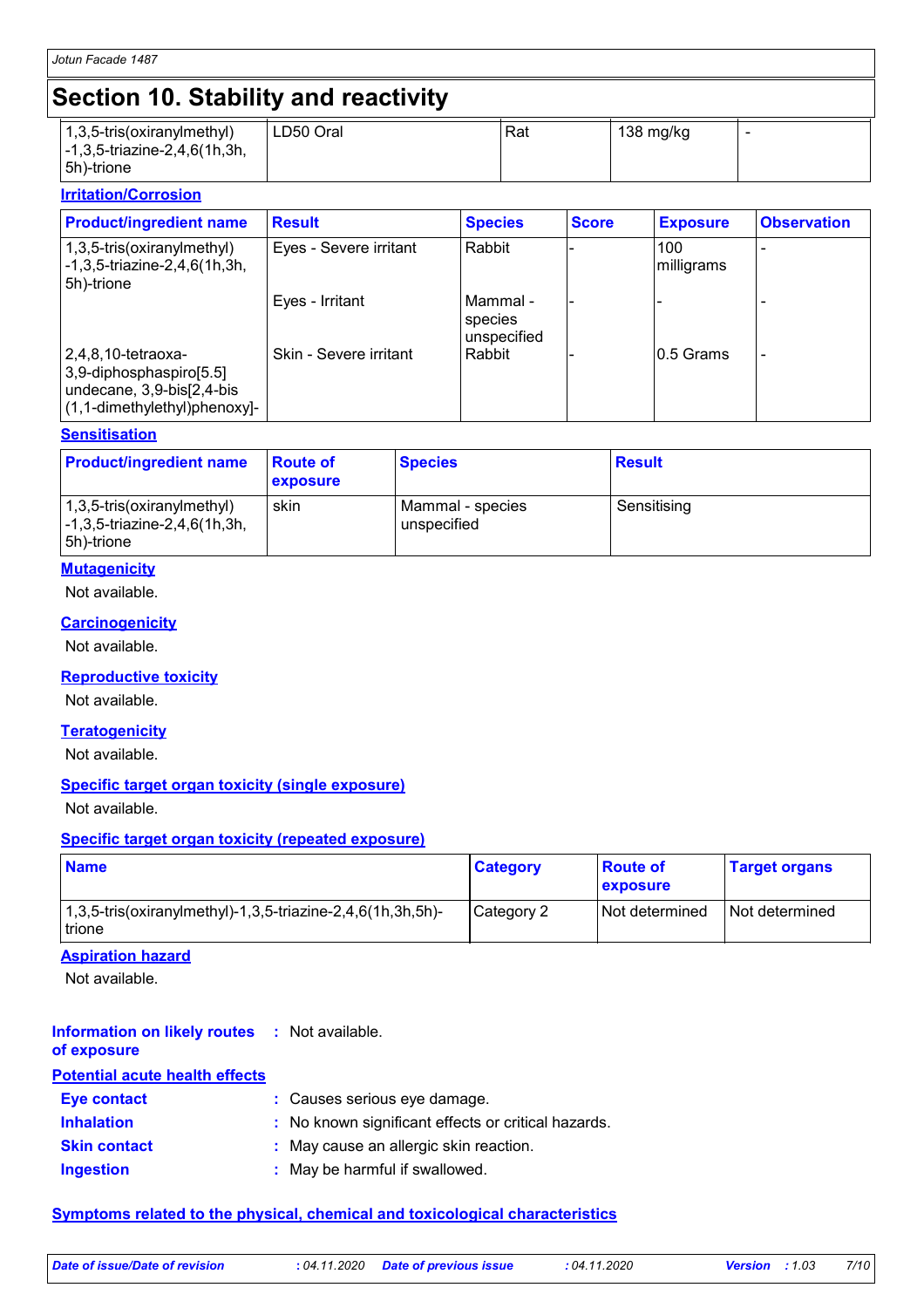# **Section 11. Toxicological information**

| <b>Eye contact</b>  | : Adverse symptoms may include the following:<br>pain<br>watering<br>redness                           |
|---------------------|--------------------------------------------------------------------------------------------------------|
| <b>Inhalation</b>   | : No specific data.                                                                                    |
| <b>Skin contact</b> | : Adverse symptoms may include the following:<br>pain or irritation<br>redness<br>blistering may occur |
| <b>Ingestion</b>    | : Adverse symptoms may include the following:<br>stomach pains                                         |

|                                                   | Delayed and immediate effects as well as chronic effects from short and long-term exposure               |
|---------------------------------------------------|----------------------------------------------------------------------------------------------------------|
| <b>Short term exposure</b>                        |                                                                                                          |
| <b>Potential immediate</b><br><b>effects</b>      | $:$ Not available.                                                                                       |
| <b>Potential delayed effects</b>                  | : Not available.                                                                                         |
| <b>Long term exposure</b>                         |                                                                                                          |
| <b>Potential immediate</b><br><b>effects</b>      | : Not available.                                                                                         |
| <b>Potential delayed effects : Not available.</b> |                                                                                                          |
| <b>Potential chronic health effects</b>           |                                                                                                          |
| Not available.                                    |                                                                                                          |
| <b>General</b>                                    | : Once sensitized, a severe allergic reaction may occur when subsequently exposed<br>to very low levels. |
| <b>Carcinogenicity</b>                            | : No known significant effects or critical hazards.                                                      |
| <b>Mutagenicity</b>                               | : May cause genetic defects.                                                                             |
| <b>Teratogenicity</b>                             | : No known significant effects or critical hazards.                                                      |
| <b>Developmental effects</b>                      | : No known significant effects or critical hazards.                                                      |
| <b>Fertility effects</b>                          | : No known significant effects or critical hazards.                                                      |

#### **Numerical measures of toxicity**

### **Acute toxicity estimates**

| <b>Route</b>         | <b>ATE value</b> |
|----------------------|------------------|
| Oral                 | 2341.86 mg/kg    |
| Inhalation (vapours) | 70.26 mg/l       |

### **Section 12. Ecological information**

#### **Toxicity**

Not available.

#### **Persistence and degradability**

Not available.

#### **Bioaccumulative potential**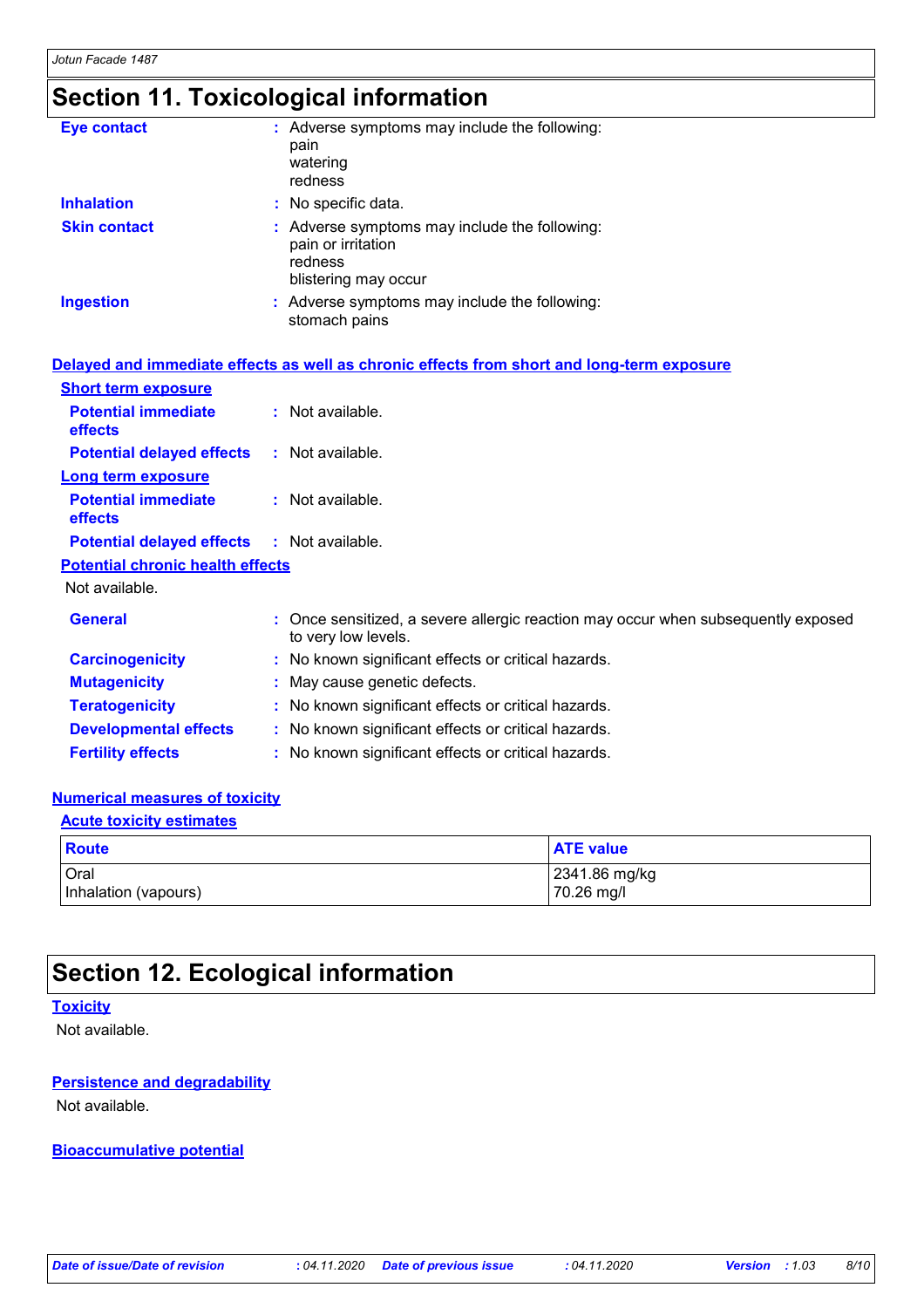### **Section 12. Ecological information**

| <b>Product/ingredient name</b>                                                                            | $\mathsf{LocP}_\mathsf{ow}$ | <b>BCF</b> | <b>Potential</b> |
|-----------------------------------------------------------------------------------------------------------|-----------------------------|------------|------------------|
| $(1,3,5\text{-tris}(oxiranylmethyl))$<br>$\left[-1, 3, 5\right]$ -triazine-2,4,6(1h,3h,<br>$ 5h)$ -trione | $-0.8$                      |            | low              |

#### **Mobility in soil**

| <b>Soil/water partition</b> | : Not available. |  |  |
|-----------------------------|------------------|--|--|
| <b>coefficient (Koc)</b>    |                  |  |  |

**Other adverse effects** : No known significant effects or critical hazards.

### **Section 13. Disposal considerations**

#### The generation of waste should be avoided or minimised wherever possible. Disposal of this product, solutions and any by-products should at all times comply with the requirements of environmental protection and waste disposal legislation and any regional local authority requirements. Dispose of surplus and nonrecyclable products via a licensed waste disposal contractor. Waste should not be disposed of untreated to the sewer unless fully compliant with the requirements of all authorities with jurisdiction. Waste packaging should be recycled. Incineration or landfill should only be considered when recycling is not feasible. This material and its container must be disposed of in a safe way. Care should be taken when handling emptied containers that have not been cleaned or rinsed out. Empty containers or liners may retain some product residues. Avoid dispersal of spilt material and runoff and contact with soil, waterways, drains and sewers. **Disposal methods :**

## **Section 14. Transport information**

|                                      | <b>ADR/RID</b>           | <b>IMDG</b>              | <b>IATA</b>    |
|--------------------------------------|--------------------------|--------------------------|----------------|
| <b>UN number</b>                     | Not regulated.           | Not regulated.           | Not regulated. |
| <b>UN proper</b><br>shipping name    | $\overline{\phantom{a}}$ | $\overline{\phantom{a}}$ | ۰              |
| <b>Transport hazard</b><br>class(es) | $\blacksquare$           | $\blacksquare$           | ۰              |
| <b>Packing group</b>                 | $\blacksquare$           | $\blacksquare$           | $\blacksquare$ |
| <b>Environmental</b><br>hazards      | No.                      | No.                      | No.            |
| <b>Additional</b><br>information     | ۰                        |                          | ٠              |

**Special precautions for user Transport within user's premises:** always transport in closed containers that are **:** upright and secure. Ensure that persons transporting the product know what to do in the event of an accident or spillage.

**Transport in bulk according :** Not available. **to Annex II of Marpol and the IBC Code**